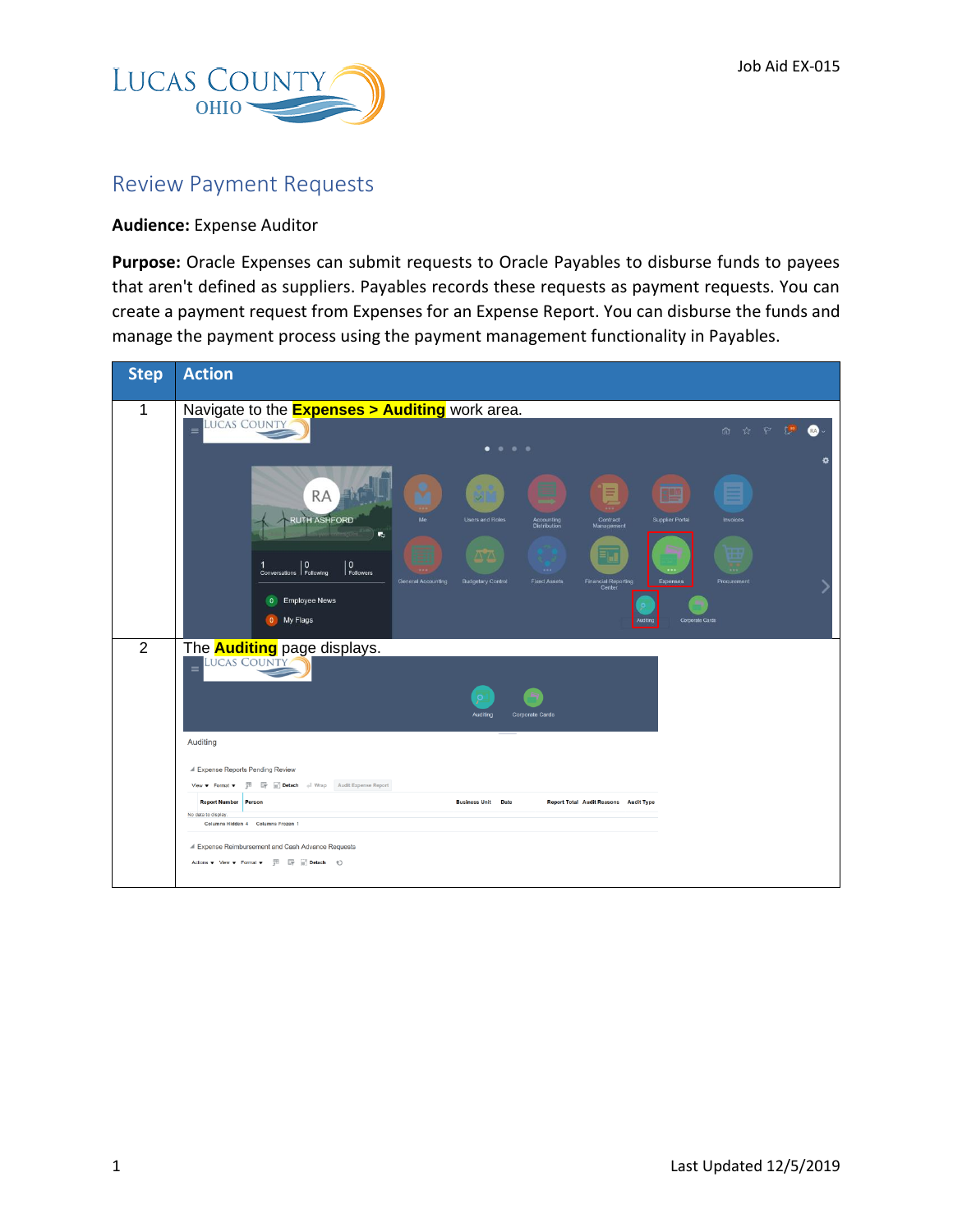

|                                                   | Click the Tasks icon, and select Process Expense Reimbursements and Cash Advances.                                                                                                                     |  |  |
|---------------------------------------------------|--------------------------------------------------------------------------------------------------------------------------------------------------------------------------------------------------------|--|--|
|                                                   | <b>Audit Expense Report</b>                                                                                                                                                                            |  |  |
|                                                   | • Manage Expense Reports                                                                                                                                                                               |  |  |
|                                                   | <b>Manage Receipt Packages</b><br>۰                                                                                                                                                                    |  |  |
|                                                   | <b>Manage Expense Audit List Membership</b><br>۰                                                                                                                                                       |  |  |
|                                                   | <b>Manage Cash Advances</b><br>٠                                                                                                                                                                       |  |  |
|                                                   | <b>Manage Expense Contingent Worker</b><br>۰                                                                                                                                                           |  |  |
|                                                   | <b>Process Expense Reimbursements and Cash Advances</b><br>• Process Expense Reimbursements and Cash Advances                                                                                          |  |  |
|                                                   |                                                                                                                                                                                                        |  |  |
|                                                   | <b>Review Rejected Expense Reports and Cash Advances</b><br>٠                                                                                                                                          |  |  |
|                                                   | <b>Review Payment Requests</b><br>۰                                                                                                                                                                    |  |  |
|                                                   | <b>Review Invoices</b>                                                                                                                                                                                 |  |  |
|                                                   | • Process Overdue and Missing Receipts                                                                                                                                                                 |  |  |
|                                                   |                                                                                                                                                                                                        |  |  |
|                                                   | The Auditing page displays. In the Expense Reimbursement and Cash Advance Request<br>section, click the <b>Action</b> menu and click to select <b>Review Payment Requests</b> .<br>Lucas Count<br>命☆♀♪ |  |  |
|                                                   | Corporate Card                                                                                                                                                                                         |  |  |
| Auditing                                          |                                                                                                                                                                                                        |  |  |
|                                                   | ▲ Expense Reports Pending Review                                                                                                                                                                       |  |  |
| View $\bullet$ Format $\bullet$                   | <b>Fill</b> Ey in Detach all Wrap Audit Expense Report                                                                                                                                                 |  |  |
| <b>Report Number Person</b><br>No data to display | Days in Original Receipt Imaged Receipt<br><b>Business Unit Date</b><br><b>Report Total Audit Reasons Audit Type</b><br><b>Notes</b><br>Queue Status<br><b>Status</b>                                  |  |  |
|                                                   | Columns Hidden 4 Columns Frozen 1                                                                                                                                                                      |  |  |
|                                                   | Expense Reimbursement and Cash Advance Requests                                                                                                                                                        |  |  |
| kctions w<br>Refresh                              | View $\mathbf v$ Format $\mathbf v$ $\qquad \qquad \Box \qquad \Box \qquad \Box$ Detach $\qquad \bigcirc$<br>Payment<br>Process ID<br>Rejected<br>Invoices<br>Type                                     |  |  |
|                                                   | <b>Requests</b><br>Process Expense Reimbursements and Cash Advances<br>31041<br>Cash Advances<br>Review Rejected Expense Reports and Cash Advances                                                     |  |  |
| Review Invoices                                   | 24886<br>Expense Reimbursements<br>$\mathbf{1}$<br>24852<br>Expense Reimbursements                                                                                                                     |  |  |